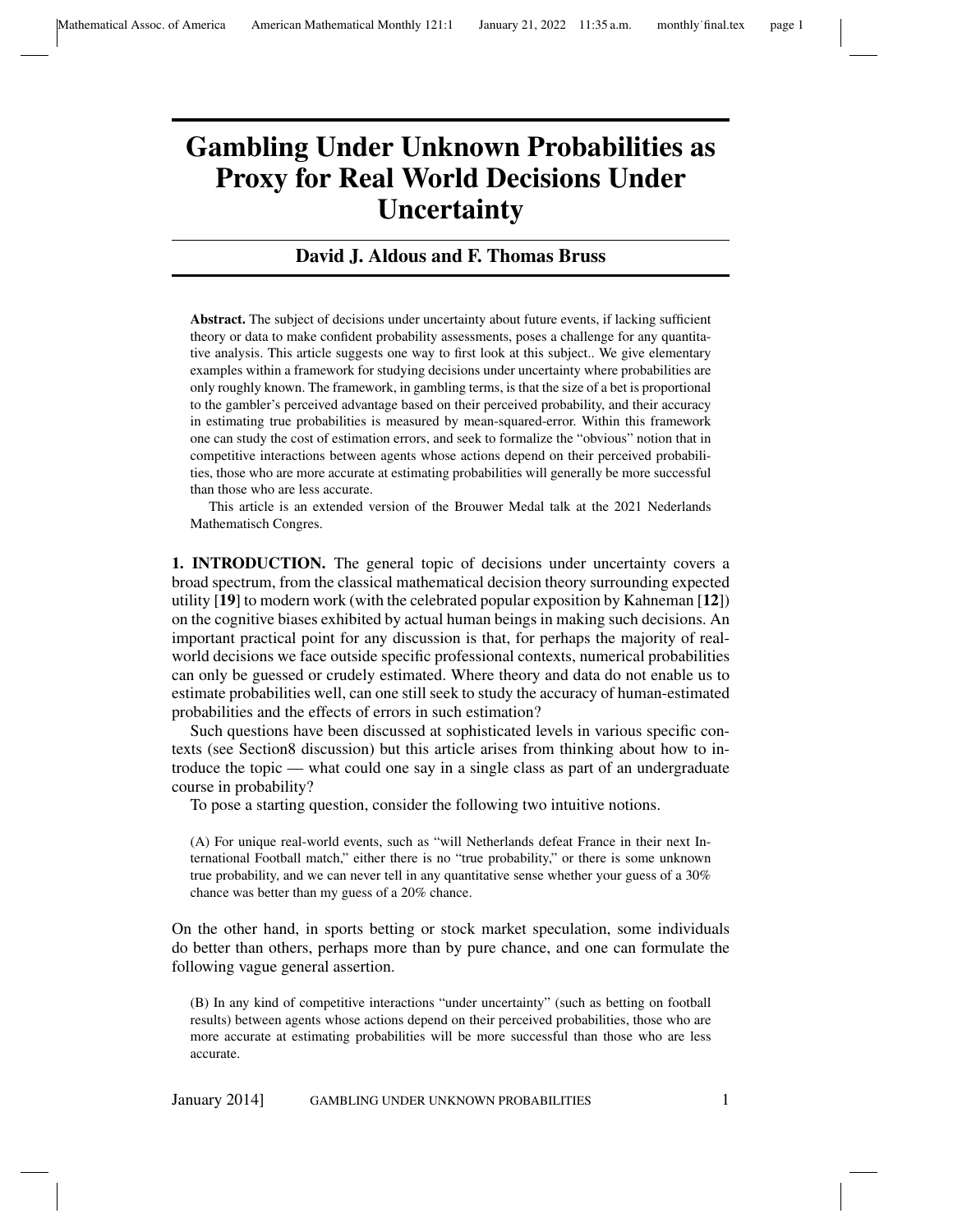In isolation, either (A) or (B) seems very reasonable, but juxtaposed they seem contradictory: do you believe in "true probabilities," or don't you? More pedantically, one might say that (A) and (B) represent ends of a spectrum of views about assessment of numerical probabilities for interesting future real-world events.

To the extent that the effects of different outcomes can be expressed within the same quantitative units (as assumed in utility theory), any "decision under uncertainty" model can be regarded as a gambling model. This article introduces the following general framework within which assertion (B) above, interpreted as involving "gambling under unknown probabilities", can be studied mathematically.

Take a toy model of a situation where one has to make an action (like deciding whether and how much to bet) whose outcome (gain/loss of money/utility) depends on whether an event of probability  $p_{true}$  occurs. There is some known optimal (maximize expected utility) action if  $p_{true}$  is known. But all one has is a "perceived" probability  $p_{perc}$ . So one just takes the action that one would take if  $p_{perc}$  were the true probability. Now we study the consequences of the action under the assumption that  $p_{perc} = p_{true} + \xi$  for random error  $\xi$ , where usually we need to assume that  $\xi$  has mean zero.

As will be discussed in Section 8, this framework is reminiscent of *Bayesian decision theory*, though with a rather different focus.

We will formulate and study three models within this framework, in Sections  $4 - 6$ . The reader may look ahead to Section 3 for brief descriptions of these models. But let us start in Section 2 with the "fundamental example" of a context in which assertion (B) is verified in a very clear manner.

We emphasize that the mathematics in this article is mostly quite elementary. Our purpose is to show that it is indeed possible to devise quantitative models of various contexts within which (B) is numerically verifiable. So we analyze the behavior of such models and verbally discuss the results of the analyses, rather than proving theorems. What these analyses indicate, in qualitative terms, is that if a gambler is unbiased ( $\xi$ ) has mean zero), then the cost of a small error  $\xi$  in perceived probability scales as the variance of  $\xi$ . And that in competitive contexts, gamblers with smaller variance will in the long run outperform those with larger variance, providing examples of principle (B). We call this the *squared error principle*. Our models also raise, but do not resolve, another general question we call the *allowance issue*. In our basic setup, gamblers act as if their perceived probabilities were the true probabilities. But if they recognize this is unrealistic, and make some guess about the typical size of their error, should they modify their action to make allowance for their errors? Here our examples do not suggest any general principle, so it remains an intriguing issue for future study.

Further general discussion and pointers to the academic literature are deferred to sections 7 and 8.

**Model ingredients.** There are 3 ingredients in most models that we have studied in our framework. First, in gambling-like settings, it is convenient to use the terminology (from prediction markets) of *contracts* rather than *odds*. A contract on an event will pay \$1 if the event occurs, or pay zero if not. In traditional horse race language, one might bet \$7 at odds of 4-to-1 against; that means you would gain \$28 if the horse wins, or lose \$7 if not. This corresponds, in our terminology, to buying 35 contracts at price 0.20 dollars per contract. Here the price is the *implied probability*  $p_{implied} = 0.20$  if these were "fair odds".

Second, we need to model the amount that is bet in any particular case. Of course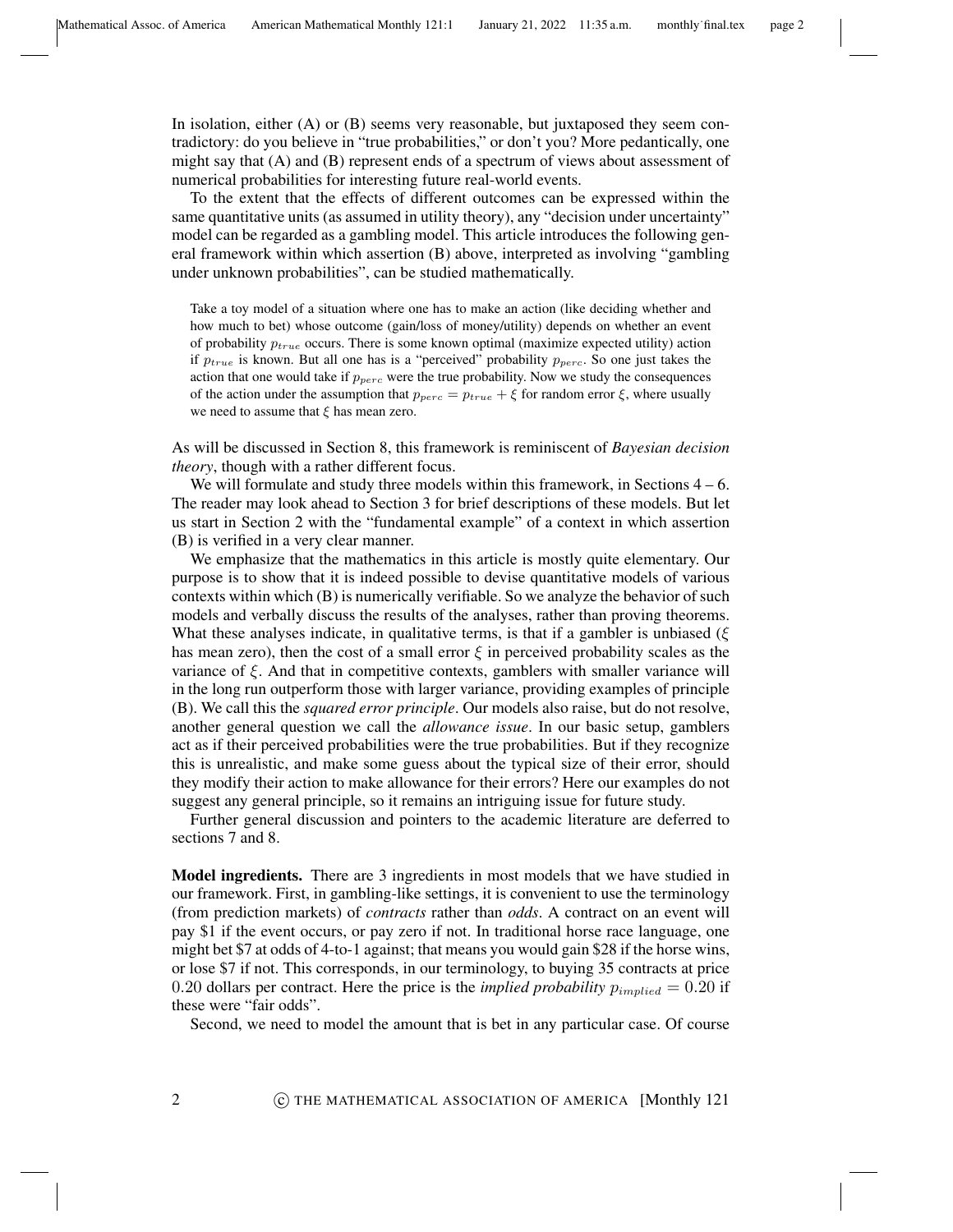in most circumstances you would bet on that horse only if your perceived<sup>1</sup> probability  $p_{perc}$  is greater than  $p_{implied}$ . Intuition suggests that you should bet more if your perceived advantage  $p_{perc} - p_{implied}$  is larger, and we will use the simplest implementation of that intuition by modelling that the number of contracts bought is proportional to  $p_{perc} - p_{implied}$ . So the number of contracts bought is  $\kappa(p_{perc} - p_{implied})$ , where the "constant of proportionality"  $\kappa$ , measuring the scale of an individual's gambling budget ("affluence," say), is unimportant for our analyses.

Third, recall our "unknown true probability"  $p_{true}$  framework. Any instance of a bet by an individual involves a triple like  $(p_{implied}, p_{perc}, p_{true})$  above, and then our model

$$
p_{perc} = p_{true} + \xi \quad \text{for random error } \xi
$$

will allow us to study mean outcomes in terms of the distribution of the perception error  $\xi$ .

This completes a framework for studying the "obvious" vague assertion (B): is it true that, other things being equal, agents with smaller error  $\xi$  have better outcomes? Often we will need to make the "unbiased" assumption that the error  $\xi$  is such that the expectation  $\mathbb{E}[\xi] = 0$  — see Section 7 for discussion of whether this is realistic. Writing  $\sigma^2 = \text{var}[\xi]$ , the "accuracy of  $p_{perc}$ " can be expressed most usefully as the RMS (root mean square) error  $\sigma$ .

Finally, throughout this article we are not envisaging unlikely events with large consequences, for which squared error is clearly not the appropriate measure. In other words, we are implicitly assuming that  $p_{true}$  is not close to 0 or 1.

2. THE FUNDAMENTAL EXAMPLE. This example arises in two different, but mathematically equivalent, contexts:

- (first): A prediction tournament
- (later): A gentleman's bet.

The first context is more concrete, with substantial experimental data. The advantage of the second context is that it suggests many extensions, which lead to the models in the remaining sections of this article.

A prediction tournament. A *prediction tournament* (see [1] for an introductory account) consists of a collection of questions of the form "state a probability for a specified real-world event happening before a specified date."<sup>2</sup> Typical questions in a current (August 2021) tournament at gjopen.com are:

- Before 31 October 2021, will the FDA and/or CDC recommend that at least some Americans fully vaccinated for COVID-19 receive a booster shot?
- Will Haiti hold a presidential election before 1 January 2022?
- What will be the value of the October 2021 S&P/Case-Shiller Home Price Index?
- Before 1 January 2022, will North Korea detonate a nuclear device and/or launch an ICBM with an estimated range of at least 10,000km?
- Will a bitcoin exchange-traded fund trade on a US exchange before 1 January 2022?
- Before 1 January 2022, will the UN declare that a famine exists in Yemen?

<sup>1</sup>Terminology is awkward: *estimated* suggests an explicit estimation rule, *subjective* suggests it's just an opinion. We use *perceived* as a compromise.

<sup>&</sup>lt;sup>2</sup>In actual tournaments one can update probabilities as time passes, but for simplicity we consider only a single probability prediction for each question, and only binary outcomes.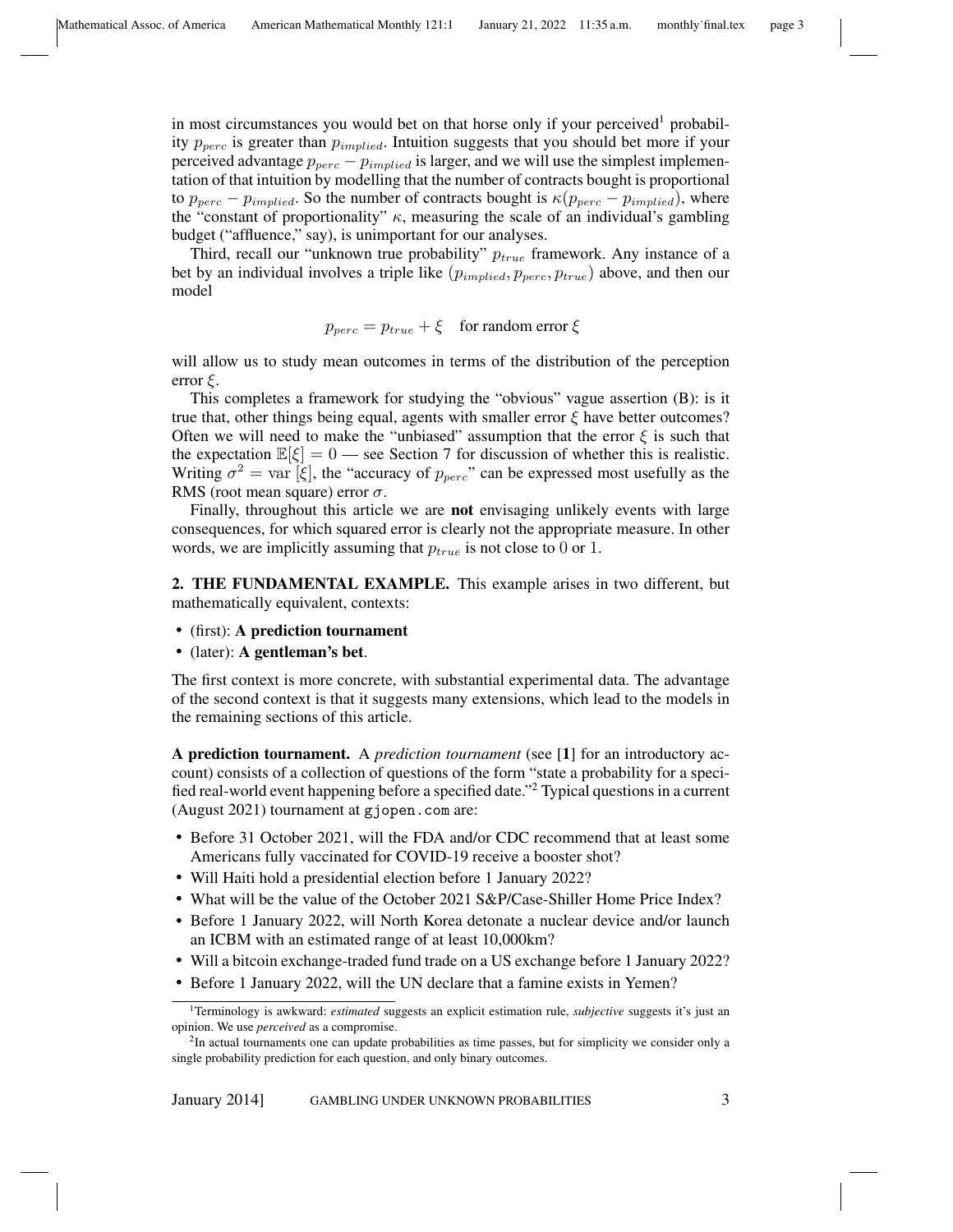• In 2021, will total fire activity in the Amazon exceed the 2020 total count?

These are unique events, not readily analyzed algorithmically. In the popular book [28] contestants are advised to combine what information they can find about the specific event with some "baseline" frequency of roughly analogous previous events. Scoring is by squared error: if you state probability  $q$  then on that question

your score = 
$$
(1 - q)^2
$$
 if event happens; your score =  $q^2$  if not.

Your tournament score is the sum of scores on each question. As in golf one seeks a *low* score. Also as in golf, in a *tournament* all contestants address the same questions; it is not a single-elimination tournament as in tennis.

If you state probability q on a question while the true probability is  $p$ , then the expectation of your score on that question, under the true probability, is

$$
\mathbb{E}[\text{score}] = p(1-q)^2 + (1-p)q^2
$$

$$
= p(1-p) + (q-p)^2.
$$

So in a tournament with n questions and unknown true probabilities  $(p_i, 1 \le i \le n)$ , if you state probabilities  $(q_i, 1 \leq i \leq n)$  then

$$
\mathbb{E}[\text{your tournament score}] = \sum_{i} p_i (1 - p_i) + \sum_{i} (q_i - p_i)^2.
$$

The first term is the same for all contestants, so if S and  $\hat{S}$  are the tournament scores for you and another contestant in an  $n$ -question tournament, then

$$
n^{-1}\mathbb{E}[S-\hat{S}] = \sigma^2 - \hat{\sigma}^2 \tag{1}
$$

where

$$
\sigma:=\sqrt{n^{-1}\sum_i (q_i-p_i)^2}
$$

is your RMS error in predicting probabilities and  $\hat{\sigma}$  is the other contestant's RMS error. So we arrive at a key insight: in a prediction tournament, (1) implies

even though the true probabilities are completely unknown, one can determine (up to smallsample chance variability<sup>3</sup>) the *relative* abilities of contestants at estimating the true probabilities.

This elementary result seems curiously little-known outside the specific "predict probabilities" community — we give some further discussion in Section7. A starting point for this article is the observation that it can be re-interpreted as a gambling result, as follows.

<sup>&</sup>lt;sup>3</sup>We observe  $S - \hat{S}$  rather than its expectation: by a law of large numbers argument, for large *n* the average  $(S - \hat{S})/n$  will be close to its expectation  $\mathbb{E}[S - \hat{S}]/n$ . See Section7 for more details.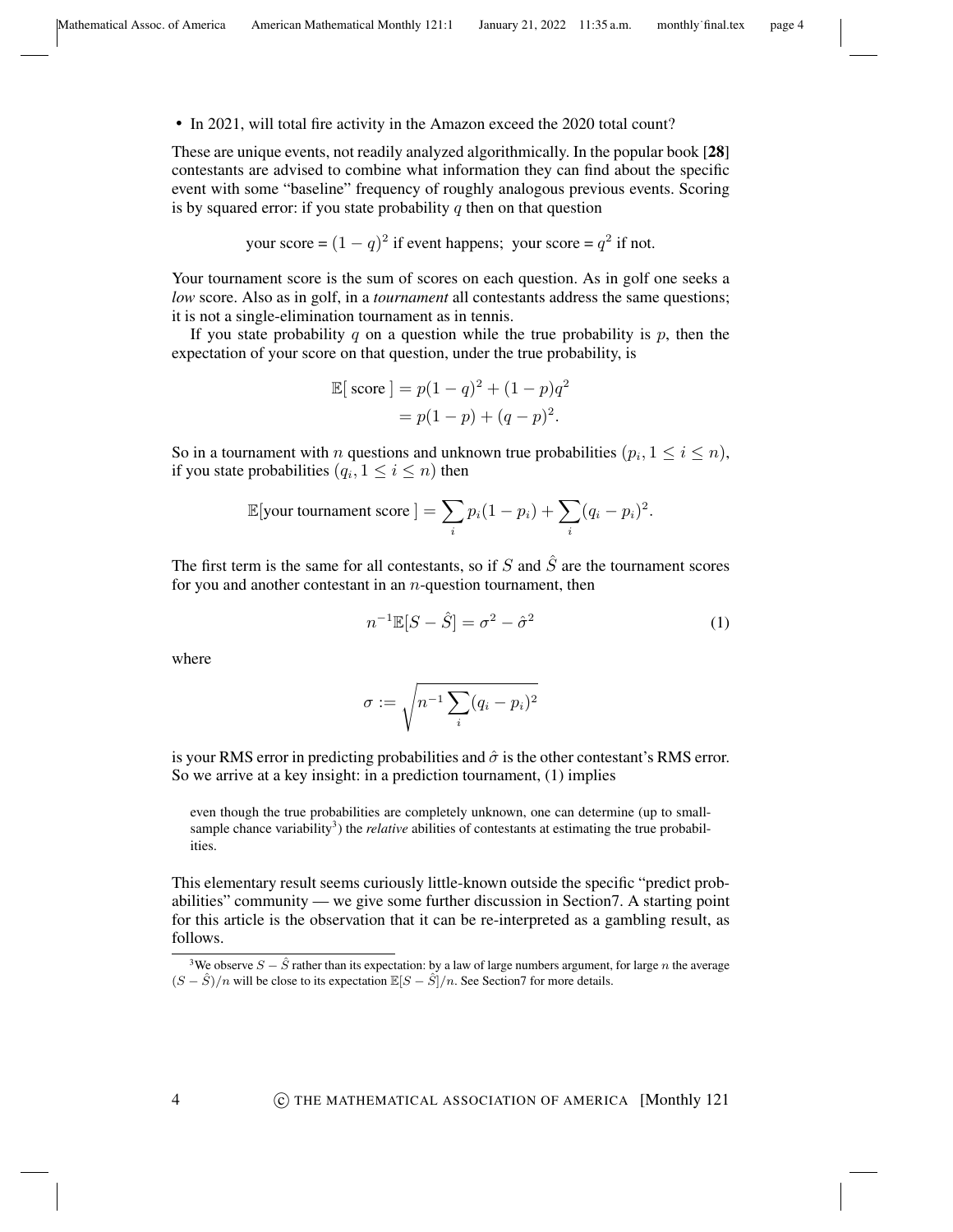A gentleman's bet. Suppose two people (A and B) have different perceived probabilities  $q_A$  and  $q_B$  for a future event and wish to make a bet. Then a contract (to receive 1 dollar if the event occurs) at any price between  $q_A$  and  $q_B$  is perceived as favorable by each person. Suppose  $q_A > q_B$ , so A will buy and B will sell, and suppose the price is set at the midpoint  $(q_A + q_B)/2 := r$ . Recall that the default strategy for A is to buy  $\kappa(q_A - r)$  contracts from B.

So A will get some monetary gain<sup>4</sup> from B, via this bet. Now imagine that these two people are also competing in a prediction tournament with the same event as a question. So there will be a **score difference** for this question, which (because A seeks a low score) we write as (score of B) - (score of A).

Consider the relation between the gain and the score difference. Suppose the event occurs. Clearly

gain to A = 
$$
\kappa (q_A - r)(1 - r)
$$

and a brief calculation gives

score difference = 
$$
(1 - q_B)^2 - (1 - q_A)^2
$$
  
=  $(q_A - q_B)(2 - q_A - q_B)$   
=  $4(q_A - r)(1 - r)$ .

One can check that this relation

gain to A = 
$$
\frac{\kappa}{4}
$$
 (score difference)

also holds if the event does not happen. So this "gentleman's bet" context is mathematically equivalent to the prediction tournament context. In particular, consider a sequence of n such bets with arbitrary  $(q_A(i), q_B(i), p(i))$ ,  $1 \le i \le n$ , where  $p(i)$  is the unknown true probability. Then as at  $(1)$  we can write

$$
\frac{1}{n} \mathbb{E}[\text{ overall gain to A}] = \frac{\kappa}{4} \left[ \sigma_B^2 - \sigma_A^2 \right] \tag{2}
$$

where  $\sigma_A^2$  and  $\sigma_B^2$  are the mean squared errors of that individual's estimates:

$$
\sigma^2 = \frac{1}{n} \sum_i (q(i) - p(i))^2.
$$

Again we emphasize the remarkable feature of this result. In the long run, the gambler who is more accurate at perceiving true probabilities will win, with **no assumption** about the relation between true and perceived probabilities.

3. OUR THREE EXAMPLES. We will study three further models of different gambling-like contexts, described briefly below. Alas the "remarkable feature" above is atypical: for other models we will need a probability model of how the perceived and true probabilities are related.

• The bookmakers dilemma: A bookmaker offers odds corresponding to different event probabilities, say  $64\%$  and  $60\%$ , for an event happening or not happening. How to choose these values, based on the bookmakers and the gamblers' perceptions of the probability? (Section4)

<sup>&</sup>lt;sup>4</sup>A loss is a negative gain.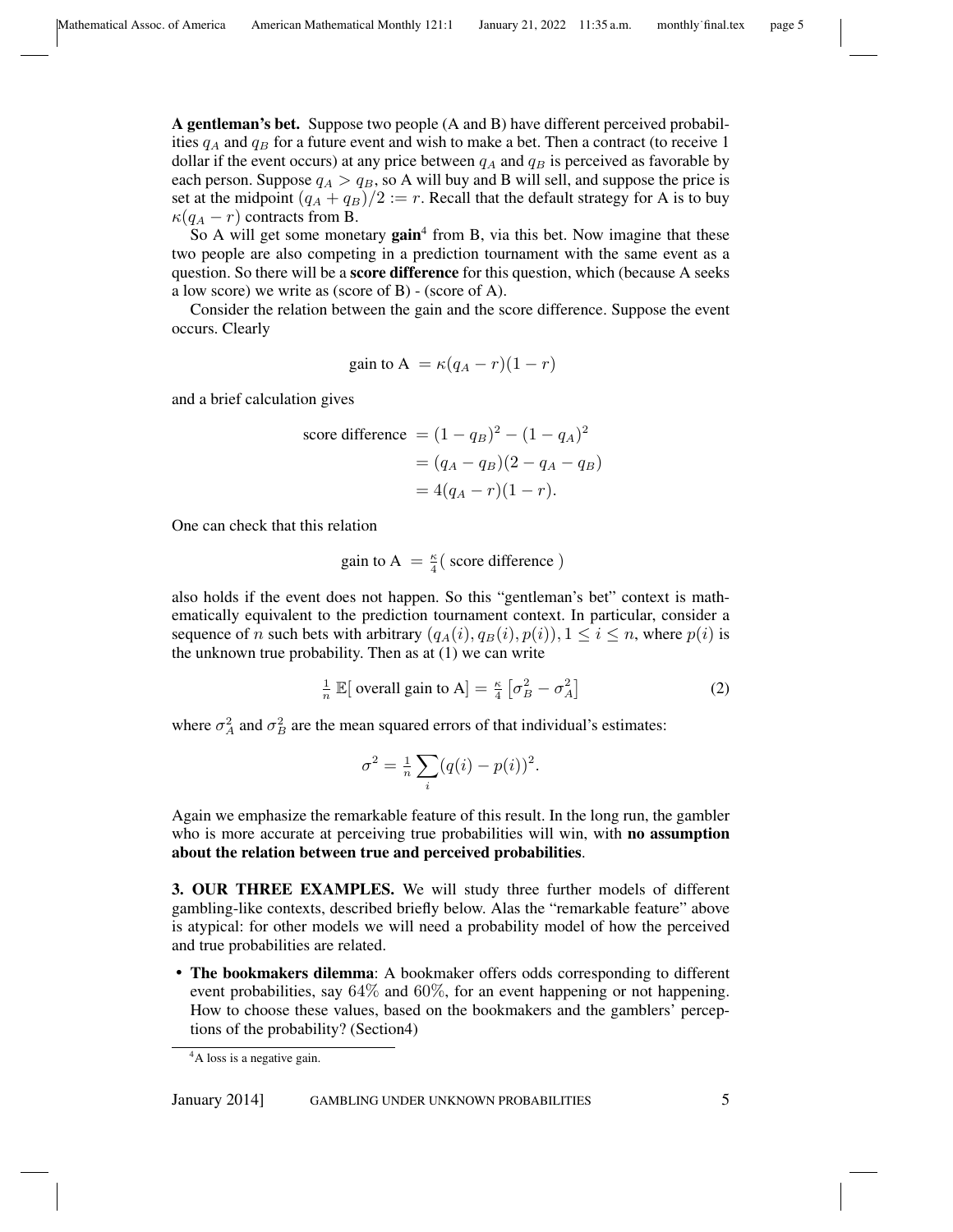- Kelly rules: Adapting the criterion for allocating sizes of favorable bets. (Section5).
- How valuable is it really?: Unknown utilities when choosing or bidding. (Section 6)

In examining these models, it is worth keeping our two running themes in mind. The *error-squared principle* that we saw in (1, 2) will turn out to hold quite broadly: that is, the quantitative effect of inaccuracy of perceived probabilities scales as  $\sigma^2$ , the MSE of perceived probabilities. The *allowance issue* — could agents do better by modifying their actions to make allowance for error in perceived probabilities will remain rather mysterious. We remark that in the fundamental example above, one can show that there is no advantage in misstating your perceived probability, so the allowance issue does not arise. But we suspect that this is another atypical feature of that specific context.

4. THE BOOKMAKERS DILEMMA. This is our most elaborate model, and readers may wish to skip to the subsequent simpler models. We include it here to illustrate possibilities for more sophisticated models within our framework.

Bookmakers are more skilled at predicting the outcomes of games than bettors and systematically exploit bettor biases by choosing prices that deviate from the market clearing price. *Levitt* [16].

Sports betting is the only [casino] game where you are, in fact, playing against the house ....... You're playing against other people who are actively trying to beat you.<sup>5</sup> *Miller - Davidow* [18]

Levitt [16] gives a detailed account of actual bookmaker strategy in the U.S. sports gambling context, and Miller - Davidow [18] describe the nuts and bolts of sports betting from the gambler's viewpoint. A recent example is discussed in [14] under the title *How offshore oddsmakers made a killing off gullible Trump supporters*. Our model below is very crude — let's see whether it is qualitatively reasonable.

In our setup an idealized bookmaker announces a bid price  $x_1$  for a gambler wishing to sell a contract, and an ask price  $x_2 > x_1$  for a gambler wishing to buy. That is, in the context on betting whether team  $T$  will win an upcoming game, you can bet on "win" by paying  $x_2$  and receiving 1 if T wins, or you can bet on "lose" by paying  $1 - x_1$  and receiving 1 if T loses.<sup>6</sup> In our model, a gambler with perceived probability  $p_{perc} > x_2$  will buy  $\kappa(p_{perc} - x_2)$  contracts, and a gambler with perceived probability  $p_{perc} < x_1$  will sell  $\kappa (x_1 - p_{perc})$  contracts. How should the bookmaker choose the spread interval  $[x_1, x_2]$ ? If the interval is too wide,<sup>7</sup> fewer gamblers will bet, whereas if the interval is too narrow then the bookmaker may make too little average profit per bet. Note that we are implicitly assuming a monopoly or cartel of bookmakers, so that gamblers have no alternate venue; otherwise there would be other factors arising from competition between bookmakers.<sup>8</sup>

<sup>&</sup>lt;sup>5</sup>The point here is that in roulette, blackjack, slot machines etc there is no element of choice on the casino side. In those games, you are not "playing against the house" because the house is not "actively playing," in the sense of making choices, merely following some prescribed procedure. The only situation where the casino does make a choice is in setting the odds on sports results.

<sup>&</sup>lt;sup>6</sup>This is equivalent to paying  $1 - x_1$  for a contract for the opponent to win.

<sup>&</sup>lt;sup>7</sup>In U.S. sports betting, the width  $x_2 - x_1$  of the spread interval is called the *hold* or the *vig* or the *juice* or the *take* or the *house cut* [18].

<sup>8</sup>Gamblers of course want a small spread interval. Real-world bookmakers present odds in a variety of ways, and (as [18] emphasizes) a prospective gambler should first learn to translate into our *implied odds* format and calculate the spread.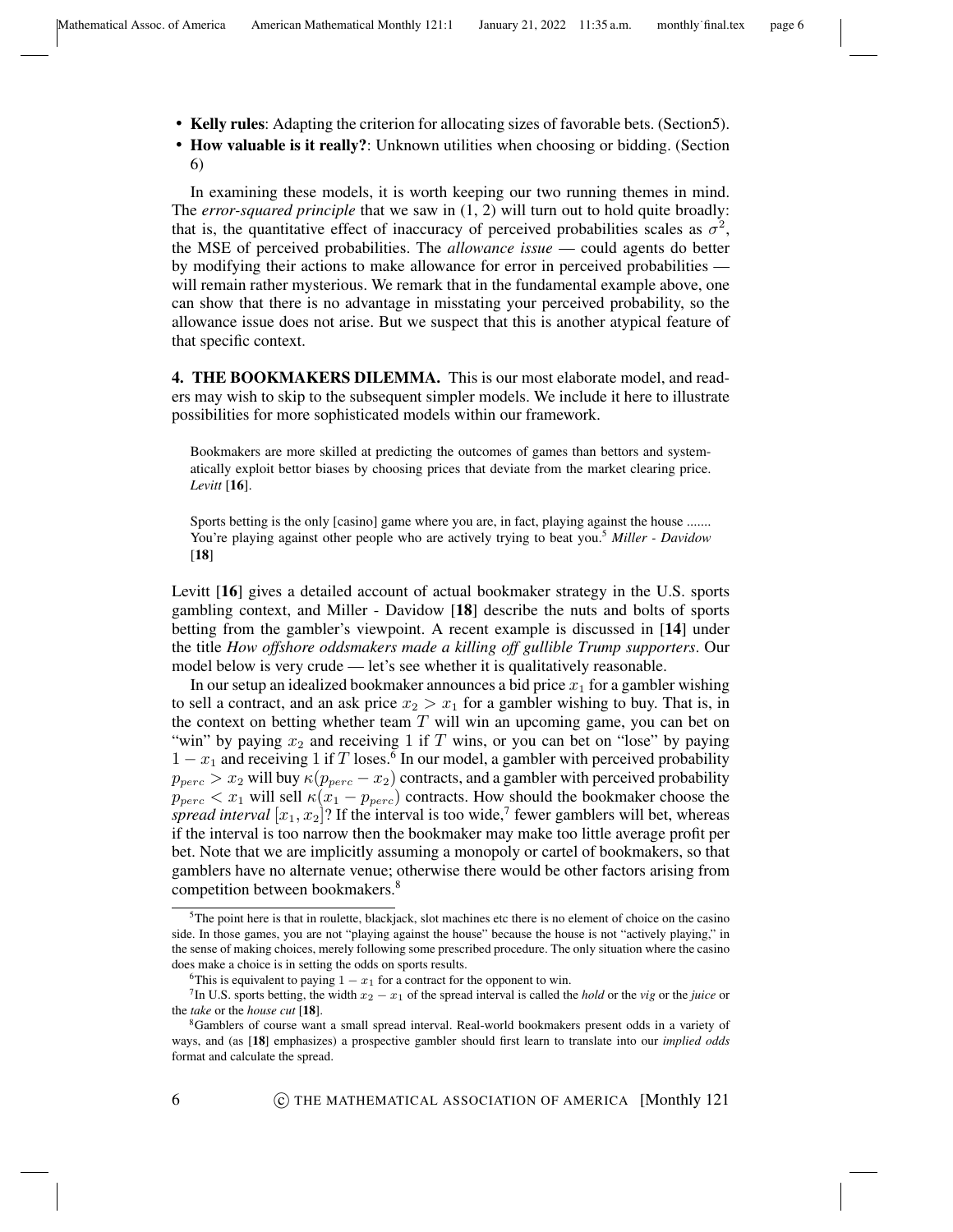Assume that for a given event the bookmaker knows the distribution (over gamblers) of perceived probabilities, and that this distribution<sup>9</sup> is uniform over some interval, so we can write this interval as  $[p_{\text{gamb}} - L, p_{\text{gamb}} + L]$ , so that  $p_{\text{gamb}}$  is the consensus probability amongst gamblers. So for a given event<sup>10</sup> the mean gain to bookmaker can be evaluated as

$$
\kappa(x_2 - p_{true})\frac{1}{2L} \int_{x_2}^{p_{gamb}+L} (x - x_2)dx + \kappa(p_{true} - x_1)\frac{1}{2L} \int_{p_{gamb}-L}^{x_1} (x_1 - x)dx
$$
  
=  $\frac{\kappa}{4L}[(x_2 - p_{true})(p_{gamb} + L - x_2)^2 + (p_{true} - x_1)(x_1 - p_{gamb} + L)^2].$  (3)

Note this is assuming

$$
[x_1, x_2] \subseteq [p_{\text{gamb}} - L, p_{\text{gamb}} + L];\tag{4}
$$

which is reasonable because a bookmaker obviously prefers gamblers to have a wide range of perceived probabilities to encourage actual betting, as will be seen in  $(6, 7)$ below.

In the case where the bookmaker knows  $p_{true}$ , the bookmaker can optimize (3) over  $x_1$  and  $x_2$ , and the optimal spread interval is

$$
[x_1, x_2] = \left[\frac{2}{3}p_{true} + \frac{1}{3}(p_{gamb} - L), \frac{2}{3}p_{true} + \frac{1}{3}(p_{gamb} + L)\right]
$$
 (5)

and the resulting profit is

$$
\mathbb{E}[\text{ mean gain to bookmaker (known } p_{true})] = \frac{2\kappa}{27} (L^2 + 3\Delta^2); \tag{6}
$$

$$
\Delta := p_{gamb} - p_{true}.
$$

This is assuming  $p_{true} \in [p_{gamb} - L, p_{gamb} + L]$ , to satisfy the constraint (4).

In an opposite case where the bookmaker does not know or wish to estimate  $p_{true}$ , the bookmaker could instead take the spread interval to be a symmetric interval around  $p_{\text{gamb}}$ . Applying (3) with  $[x_1, x_2] = [p_{\text{gamb}} - x, p_{\text{gamb}} + x]$  (or calculating directly) we find that the gain is maximized at  $x = \frac{1}{3}$  $\frac{1}{3}L$  and the maximized value is

$$
\mathbb{E}[\text{ mean gain to bookmaker (interval centered at } p_{gamb})] = \frac{2\kappa}{27} L^2. \tag{7}
$$

Results (6, 7) are qualitatively what one would expect. Order  $L^2$  arises as the variance of the gamblers' perceived probabilities, and order  $\Delta^2$  as the effect of the gambler's bias when the bookmaker is not biased. So the error-squared principle arises again. Note also that the interval in the first case is not symmetric about either  $p_{true}$  or  $p_{qamb}$ , but rather about a weighted average.

Using the bookmaker's perceived probability. It is unrealistic to assume (as above) that the bookmaker knows the true probability.. Instead, can we study a model where, as in the Levitt quote above, the bookmaker is only *more accurate* than the gamblers at assessing probabilities? In our framework we model the bookmaker's perceived probability as

$$
p_{book} = p_{true} + \xi
$$

<sup>9</sup>One could analyze other distributions.

 $10<sub>K</sub>$  here is the sum of the individual gamblers' affluences  $\kappa$ , assumed independent of their perceived probabilities.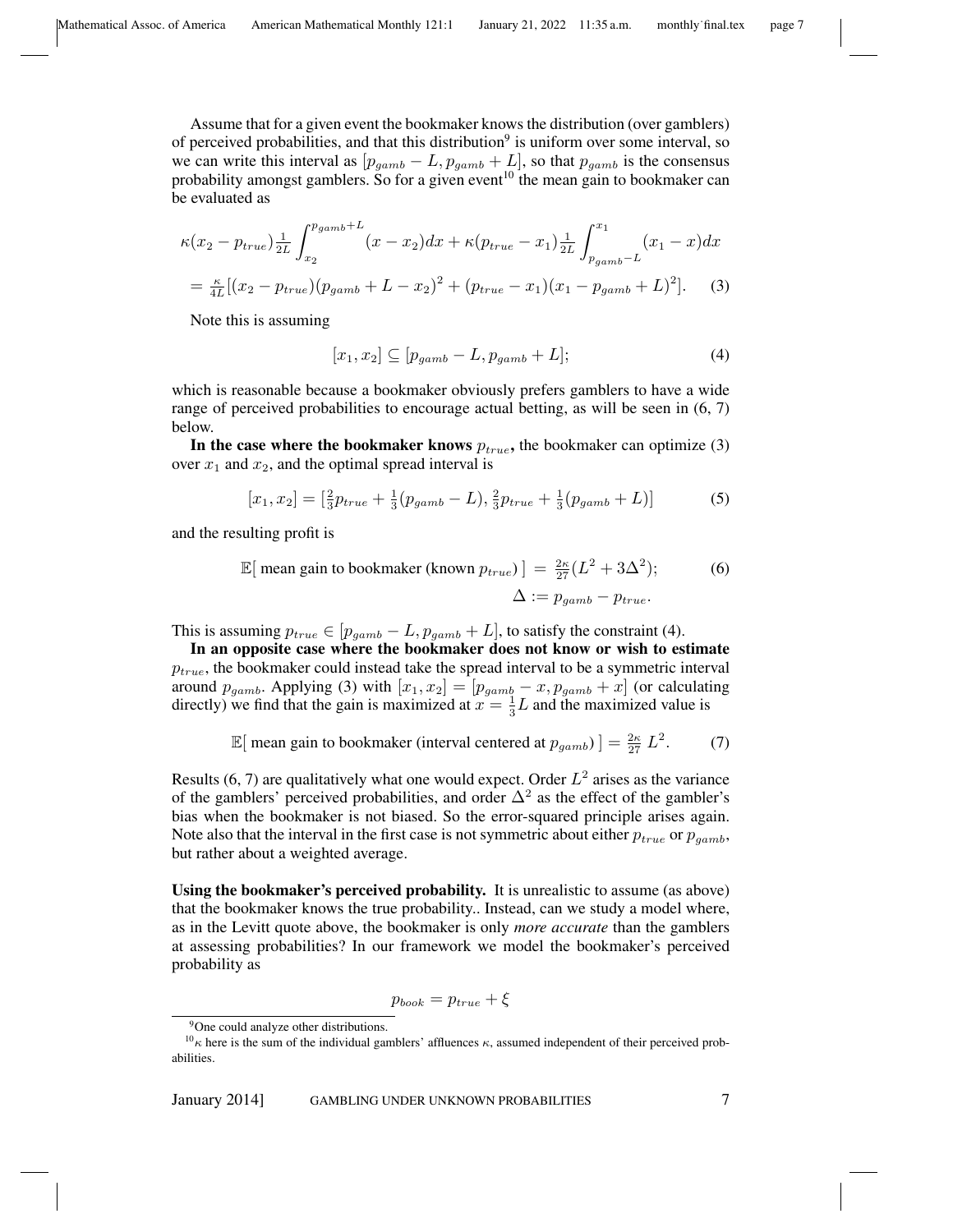where here the error  $\xi$  has a symmetric distribution with variance  $\sigma^2$ . This leads to our first engagement with the *allowance principle*. Let us continue assuming that the gamblers act as if their perceived probabilities were true probabilities, but let us not require that the bookmaker does so. Note that the bookmaker could do so, that is could use the interval (5) with  $p_{book}$  in place of  $p_{true}$ . But is this optimal in this model?

In this Section we will calculate the optimal spread interval  $[x_1, x_2]$  in terms of  $(p_{book}, L, \sigma)$  under the assumption that  $p_{gamb} = p_{true}$ .

By a symmetry argument, in the case  $p_{\text{gamb}} = p_{\text{true}}$  we must have  $[x_1, x_2] =$  $[p_{book} - y, p_{book} + y]$  for some y. To apply (3),

$$
x_2 - p_{true} = y + \xi; \quad p_{gamb} + L - x_2 = L - y - \xi.
$$

Neglecting odd orders of  $\xi$  (which will have expectation zero)

$$
(x_2 - p_{true})(p_{gamb} + L - x_2)^2 = y(L - y)^2 + (y - 2(L - y))\xi^2
$$

and so

$$
\mathbb{E}[(x_2 - p_{true})(p_{gamb} + L - x_2)^2] = y(L - y)^2 + (3y - 2L)\sigma^2.
$$
 (8)

Maximizing this over y involves setting  $d/dy(\cdot) = 0$  and solving the quadratic equation, yielding the optimal value

$$
y^* = \frac{1}{3} \left( 2 - \sqrt{1 - \frac{9\sigma^2}{L^2}} \right) L
$$

provided  $\sigma \leq L/3$ . So in this model the bookmaker's strategy is to use the spread interval

$$
[x_1, x_2] = [p_{book} - y^*, p_{book} + y^*].
$$
\n(9)

In our case where  $p_{\text{gamb}} = p_{\text{true}}$ , the value of (8) at  $y^*$  works out as

$$
\frac{2}{27}\left(1+(1-\frac{9\sigma^2}{L^2})^{3/2}\right)L^3.
$$

We can now use (3) to calculate the mean gain to bookmaker. The contribution from the second term in (3) is the same (by symmetry) as the contribution from the first term, so taking account of the pre-factor  $\frac{\kappa}{4L}$  in (3) we find,

$$
\mathbb{E}[\text{ mean gain to bookmaker}] = \kappa h(\frac{\sigma^2}{L^2})L^2 \tag{10}
$$

where

$$
h(u) = \frac{1}{27} \left( 1 + (1 - 9u)^{3/2} \right). \tag{11}
$$

The function  $h(u)$  is shown in Figure 1 (left). The result corresponds to intuition: as  $\sigma$  increases the gamblers would start to profit from having the correct consensus probability, and so the bookmaker needs to widen the spread interval in response. Note also that  $h'(0) < 0$ , meaning that the cost of the bookmaker's error scales as  $\sigma^2$  for small  $\sigma$ , continuing the "error squared" principle.

So the general *allowance issue* question "should agents try to adjust their strategy by making allowance for error in estimating probabilities?" has the answer "yes" for bookmakers in this model, because the optimal spread interval depends on  $\sigma$ . However the practical issue is whether bookmakers could estimate their own  $\sigma$  in order to use a result like (9), leading to deeper issues discussed in Section7.

8 **8 COLTAGE CONSTRUGE CONTROL ASSOCIATION OF AMERICA** [Monthly 121]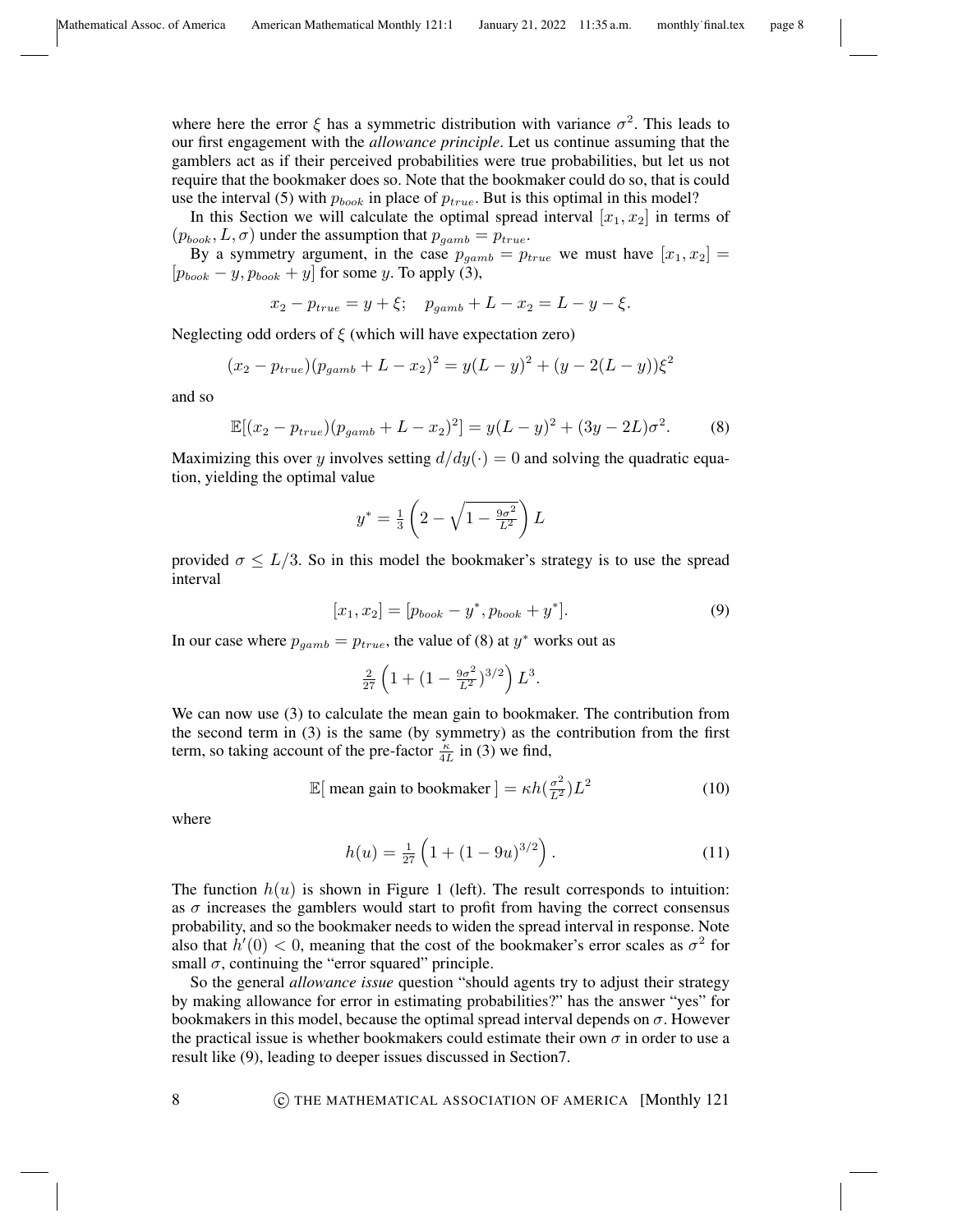Figure 1. Mean gain to bookmaker. (Left) The function  $h(u)$  at (11) showing gain as a function of bookmaker's error, if gamblers unbiased. (Right) The function  $h^*(u, r)$  at (12) showing gain as a function of gamblers bias, for given bookmaker error.



**Further variations.** The assumption above that  $p_{qamb} = p_{true}$  is rather pessimistic from the viewpoint of the bookmaker, who presumably will do better in the more realistic case that  $\Delta = p_{\text{qamb}} - p_{\text{true}}$  is non-zero. How to set the spread interval in that case is one of many variants of the models above which may deserve further study. Here we merely note that one can calculate the mean gain to bookmaker, if the  $\Delta = 0$  spread interval (9) is used when  $\Delta \neq 0$ ; this gives a formula of the form

$$
\mathbb{E}[\text{ mean gain to bookmaker}] = \kappa h^* \left(\frac{\sigma^2}{L^2}, \frac{\Delta}{L}\right) L^2. \tag{12}
$$

Figure 1 (right) shows the function  $r \to h^*(u, r)$  for  $u = 0, 1/36, 2/36$ . As r increases, the initial penalty (to bookmaker) of the bookmaker's inaccuracy is offset increasingly by the inaccuracy of the gamblers' consensus probability.

5. KELLY RULES. The previous example illustrates the type of "competitive interaction between agents" that our framework is intended for. But for an introductory account, such models seem rather complex, so our remaining two examples are simpler in that they involve only one agent. We can view these as "games against nature" — see Section7 for discussion.

The general *Kelly strategy* [22], when a range of bets (some favorable) are available, can be illustrated as follows. Suppose that there are  $3$  available bets, and that bet  $i$  will return a random amount  $Z_i \geq 0$  from a stake of 1 unit. If the joint distribution of  $(Z_1, Z_2, Z_3)$  is known, the strategy is to stake a proportion  $a_i$  of one's fortune on each bet i, where the proportions  $a = (a_1, a_2, a_3)$  are chosen to maximize

$$
\mathbb{E}[\log Z_{\mathbf{a}}] := \mathbb{E}[\log(a_i Z_1 + a_2 Z_2 + a_3 Z_3)]
$$

subject to  $a_i \geq 0$  and  $a_1 + a_2 + a_3 = 1$ . So the total return from unit stake will be  $Z_{\rm a}$ , and the value  $\mathbb{E}[\log Z_{\rm a}]$  represents the resulting optimal long-term *growth rate*. But what happens when probability distributions are unknown?

In this Section we consider the simple setting of betting at even odds, on events with probability close to 0.5. If we bet a small proportion  $\alpha$  of our fortune and the event occurs with probability  $0.5 + \delta$  for small  $\delta$  then to first order (we use this approximation throughout)

$$
growth rate = 2a\delta - a^2/2.
$$
 (13)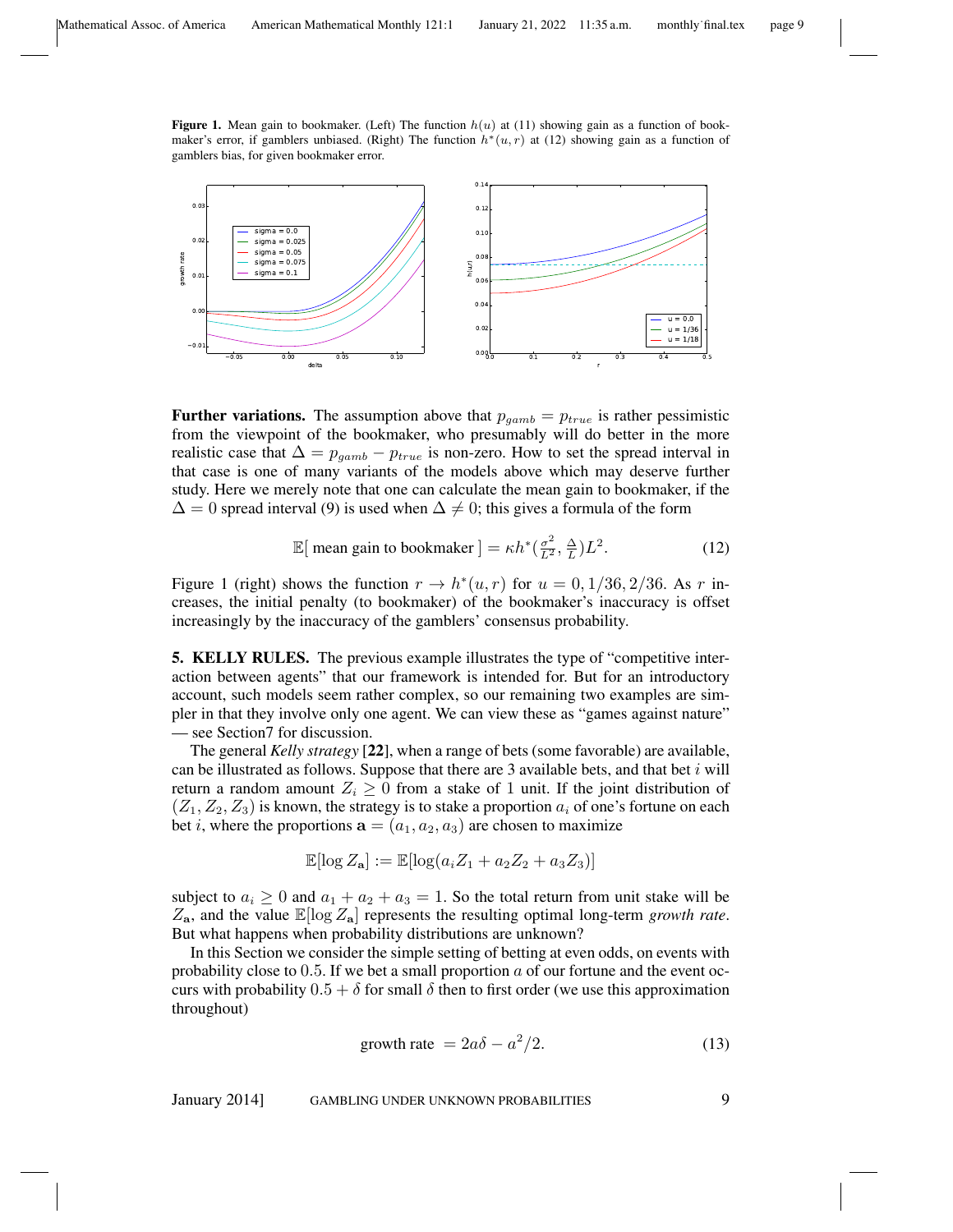We view formula (13) as one of the most interesting formulas accessible in introductory mathematical probability. It is curiously hard to find in textbooks, so we repeat the derivation here. For small  $\delta$  and  $a$ ,

$$
E[\log Z] = (\frac{1}{2} + \delta) \log(1 + a) + (\frac{1}{2} - \delta) \log(1 - a)
$$
  
\n
$$
\approx (\frac{1}{2} + \delta)(a - a^2/2) + (\frac{1}{2} - \delta)(-a - a^2/2)
$$
  
\n
$$
= 2a\delta - a^2/2.
$$

So for known  $\delta > 0$  the optimal choice of proportion is  $a = 2\delta$  and the resulting optimal growth rate is  $2\delta^2$ . Formula (13) remains true for small  $\delta < 0$  but of course here the optimal choice is  $a = 0$ .





In our context there is a perceived probability  $0.5 + \delta_{perc}$  and we make the optimal choice based on the perceived probability, that is to bet a proportion  $a =$  $max(0, 2\delta_{perc})$ . We use our usual model for unknown probabilities

$$
\delta_{perc} = \delta_{true} + \xi.
$$

The growth rate equals  $2a\delta_{true} - a^2/2$ , which can be rewritten as

growth rate = 
$$
2(\delta_{true}^2 - \xi^2)
$$
 if  $\xi > -\delta_{true}$   
= 0 else.

Now assume that  $\xi$  has Normal $(0, \sigma^2)$  distribution. We can evaluate the expectation of the growth rate in terms of the pdf  $\phi$  and the cdf  $\Phi$  of the standard Normal Z. For  $\delta := \delta_{true},$ 

$$
\mathbb{E}[\text{ growth rate}] = 2\mathbb{E}[(\delta^2 - \sigma^2 Z^2)1_{(\sigma Z > -\delta)}]
$$

$$
= 2(\delta^2 \Phi(\delta/\sigma) - \sigma^2 S(-\delta/\sigma))
$$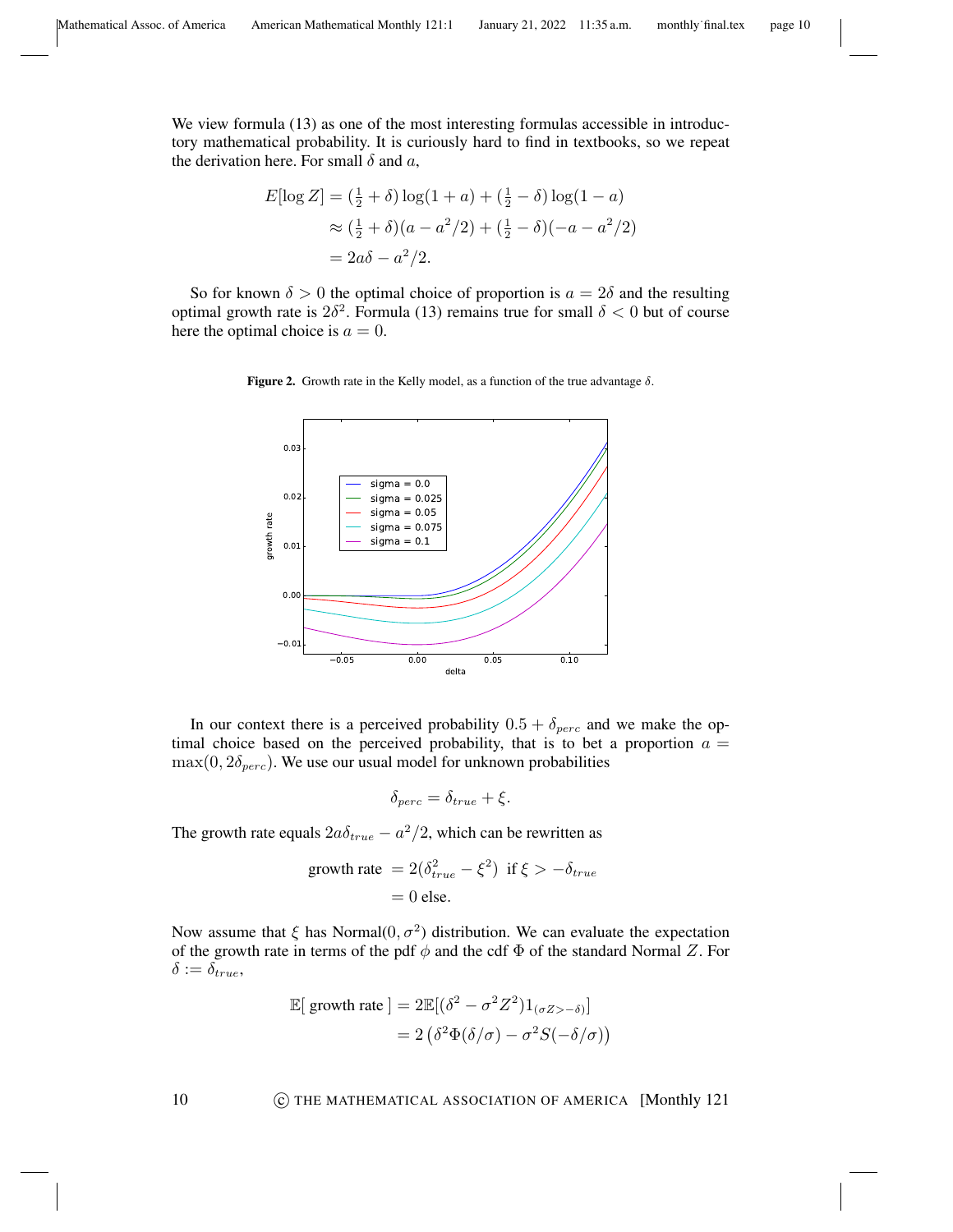where

$$
S(y) := \mathbb{E}[Z^2 1_{(Z>y)}] = y\phi(y) + \Phi(-y),
$$

the final equality via an integration by parts. Putting this together,

$$
\mathbb{E}[\text{ growth rate}] = 2(\delta^2 - \sigma^2)\Phi(\delta/\sigma) + 2\sigma\delta\phi(\delta/\sigma). \tag{14}
$$

Figure 2 shows the growth rate as a function of  $\delta := \delta_{true}$  for several values of  $\sigma$ . The top curve is the "known advantage  $\delta > 0$ " case, for which the growth rate is  $2\delta^2$ . In the case where our RMS error in perceived probability is  $\sigma > 0$ , then even if the game is in fact fair ( $\delta = 0$ ), we will lose money in the long run (growth rate  $< 0$ ). At first this may seem counter-intuitive, but the Kelley criterion envisages the multiplicative setting: the criterion for growth is  $\mathbb{E}[\log Z] > 0$ , not  $\mathbb{E}[Z] > 1$ . It is curious that the "naive" guess, that the criterion for positive growth rate should be " $\delta > \sigma$ ", is approximately correct in this model (look where the curves cross the "growth rate  $= 0$ " line). This is perhaps merely an artifact of the assumed Normal distribution of error.

The setting here is another setting where the general *allowance issue* question "could agents do better if they knew the typical accuracy of their perceived probabilities and adjusted their actions somewhat?" arises. Intuitively, knowing one's perception is inaccurate should make one act more conservatively, but in preliminary study we have found it difficult to improve on the growth rate (14). This remains a specific question for future research.

6. HOW VALUABLE IS IT REALLY? The models discussed so far have featured discrete outcomes with unknown probabilities. More generally we can consider continuous outcomes, that is a range of possible utilities, where one's perception of the utility is inaccurate. Here we study one specific mathematical model chosen to be analytically tractable, and to which two slightly different stories can be attached. Note that in this kind of setting, the details of the model can make a large difference.

Perhaps the simplest type of such model is the "choose the best item from many items" type.

Choosing the best item. Here an agent (you) needs to choose one out of a given set of items. In our model, the true utilities of the items are distributed as the inhomogeneous Poisson process whose intensity function  $is<sup>11</sup>$ 

$$
\lambda(x) := e^{-x}, \ -\infty < x < \infty. \tag{15}
$$

This distribution arises from classical extreme value theory [21]. In that model the largest true utility  $X_{(1)}$  has the Gumbel distribution with c.d.f. and p.d.f.

$$
G(x) = \exp(-e^{-x}), \ g(x) = e^{-x} \exp(-e^{-x}), \ -\infty < x < \infty.
$$

If you knew the true utilities then you would pick that item and gain utility  $X_{(1)}$ . However, in our model your perceived utility of an item of true utility x is  $x + \xi$  for i.i.d. random  $\xi$ . So by choosing the item with largest perceived utility, you gain some utility Y which may or may not be  $X_{(1)}$ , and so you incur a "cost"  $X_{(1)} - Y \ge 0$ . We will study the mean cost.

<sup>&</sup>lt;sup>11</sup>One imagines there are many items and the distribution of utility score has exponential tail; then re-center the utility score to be near the maximum instead of the mean.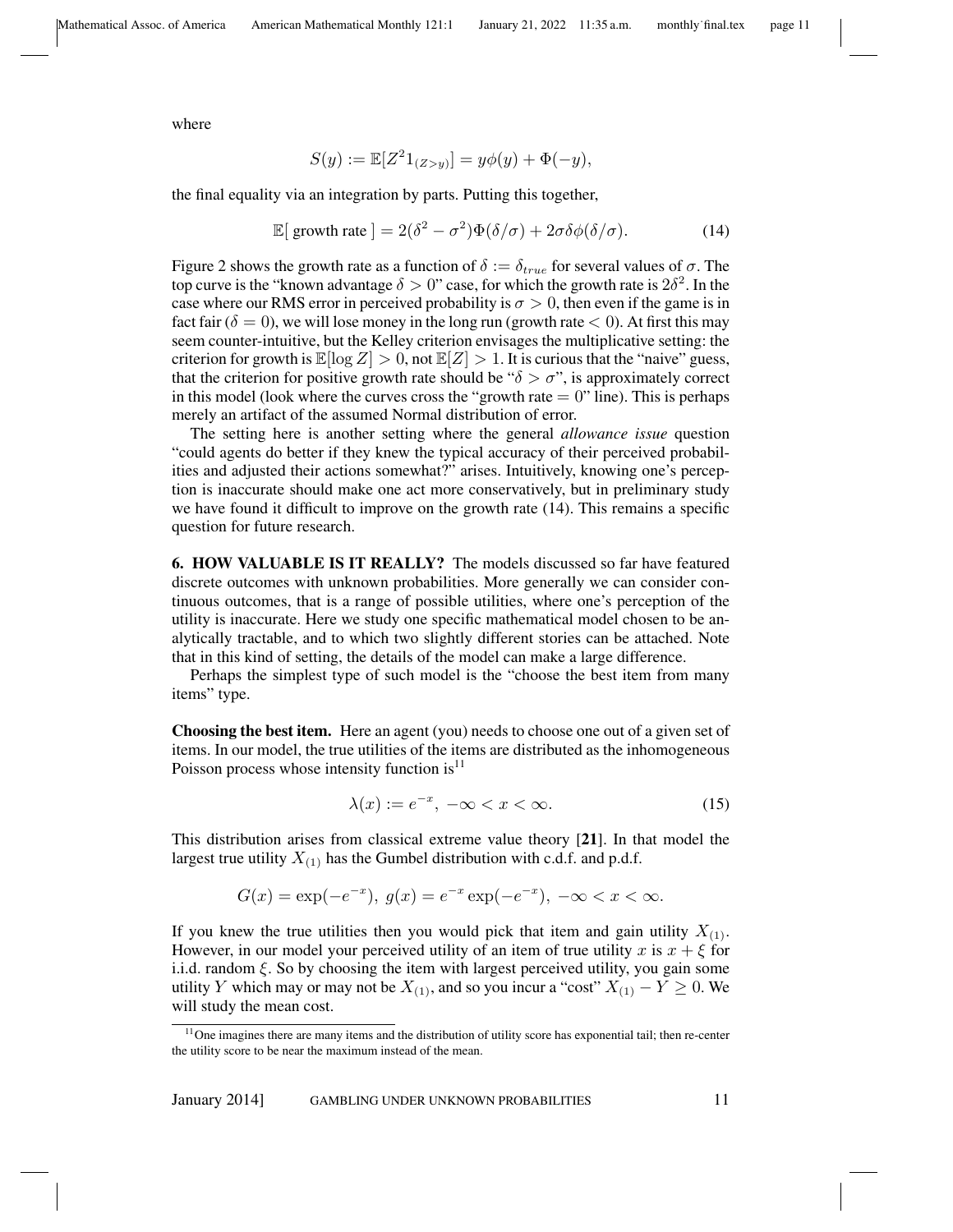Note first that the mean difference between the largest two true utilities, that is  $\mathbb{E}[X_{(1)} - X_{(2)}],$  can be calculated easily in terms of

 $N(x) :=$  number of items with true utility  $> x$ 

because  $x \in (X_{(2)}, X_{(1)})$  if and only if  $N(x) = 1$ . This implies

$$
\mathbb{E}[X_{(1)} - X_{(2)}] = \int_{-\infty}^{\infty} \mathbb{P}(N(x) = 1) dx
$$
\n
$$
= \int_{-\infty}^{\infty} e^{-x} \exp(-e^{-x}) dx = 1.
$$
\n(16)

Note also that replacing  $\xi$  by  $\xi - \mathbb{E}[\xi]$  makes no difference, so we may assume  $\mathbb{E}[\xi] =$ 0.

Now suppose the errors  $\xi_{\sigma}$  have Normal(0,  $\sigma^2$ ) distribution and write  $\phi_{\sigma}$  and  $\Phi_{\sigma}$ for the p.d.f and c.d.f. of that distribution. By basic properties of Poison processes [15], the process of pairs (true utility of item, perceived utility of item) is Poisson with intensity

$$
\lambda_2(x,y) = e^{-x} \phi_\sigma(y-x), \ -\infty < x, y < \infty.
$$

Continuing the calculation of the mean cost could be used as a challenging exercise in an applied probability course; it turns out that the style of argument for (16) can be expanded to show

$$
\mathbb{E}[\cosh] = \int_{-\infty}^{\infty} \int_{-\infty}^{x_{(1)}} \int_{-\infty}^{\infty} g(x_{(1)}) \Phi_{\sigma}(y - x_{(1)}) \, \mathbb{P}(M_{(x, x_{(1)})} < y) \, \mathbb{P}(M_{(-\infty, x]} \in dy) \, dx \, dx_{(1)}
$$

where  $M_I$  is the maximum perceived utility amongst items with true utility in interval I. And

$$
\mathbb{P}(M_I < y) = \exp\left(-\int_I e^{-u}(1 - \Phi_\sigma(y - u)) \, du\right)
$$
\n
$$
\mathbb{P}(M_I \in dy) / dy = \mathbb{P}(M_I < y) \cdot \int_I e^{-u} \phi_\sigma(y - u) \, du.
$$

Figure 3 shows numerical values. For small  $\sigma$  we see quadratic growth – the squared error principle again.

Profit or loss at auction? We can re-use the mathematical model at (15) as an auction model, as follows. Now there is one item being sold, and a large number of agents who can bid. For each agent, the future benefit of acquiring the item is some value  $x$  which the agent does not know exactly. Instead, the agent perceives the value as  $y = x + \xi$ for random  $\xi$ , i.i.d. over agents, and the agent bids that perceived value. In this model the points of the Poisson process (15) represent the actual values  $x_i$  of the given item to the different agents. The winner of the auction is the agent i whose bid  $y_i = x_i + \xi_i$ is largest. In a traditional sealed-bid auction, that winner pays their own bid amount  $y_i$  and so makes a profit of  $x_i - (x_i + \xi_i) = -\xi_i$ . In a modern *Vickrey auction* the winner pays the second-highest bid amount  $y_{(2)}$ , to mimic a live auction, and so makes a profit of  $x_i - y_{(2)}$ .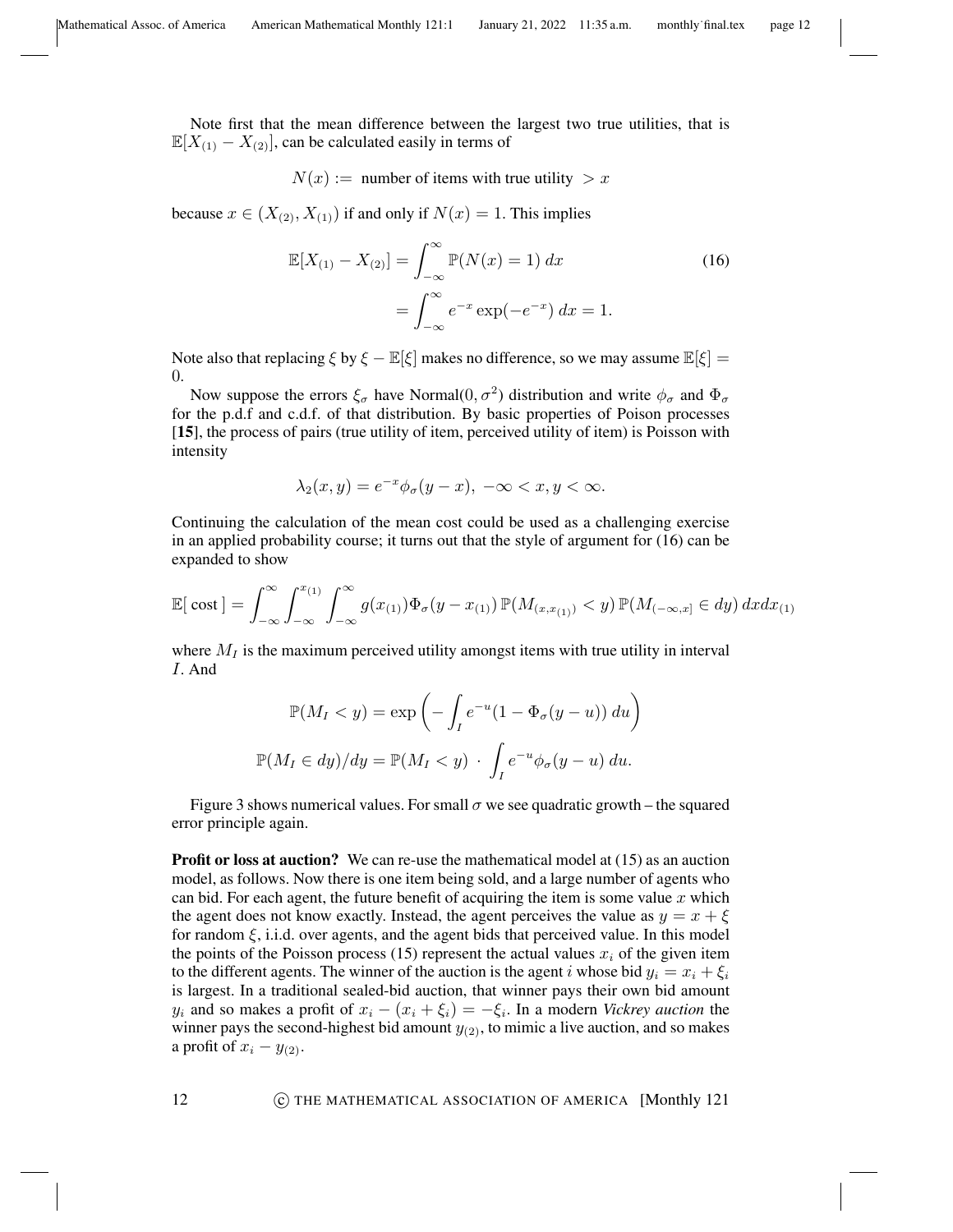Figure 3. Mean cost in the "choosing the best item" model, as a function of the RMS error  $\sigma$  in perceived utility.



Figure 4. Mean profit for winner in the auction model.



The formula for the mean profit for the winner is complicated, but the model is easily simulated. Figure 4 shows numerical values of the mean profit as a function of  $\sigma$ , when the error  $\xi$  has Normal $(0, \sigma^2)$  distribution. Note that, in the "no error" case  $\sigma = 0$ , in the traditional auction the actual profit is zero, whereas in the Vickrey auction the mean profit equals 1, by the calculation at (16).

In this model we see the usual "error-squared" quadratic behavior for small  $\sigma$ . It is curious that the difference in mean profits between the two auction protocols remains roughly constant as  $\sigma$  varies.

Game theory aspects. In the auction model above, agents simply bid their perceived value without paying attention to competing bidders. There has been extensive theoretical and applied work on game-theoretic aspects of auctions, in particular in the context of Google auctions for sponsored advertisements [11]. Chapter 14 of [13] gives an introduction to relevant theory. The reader might consider how to combine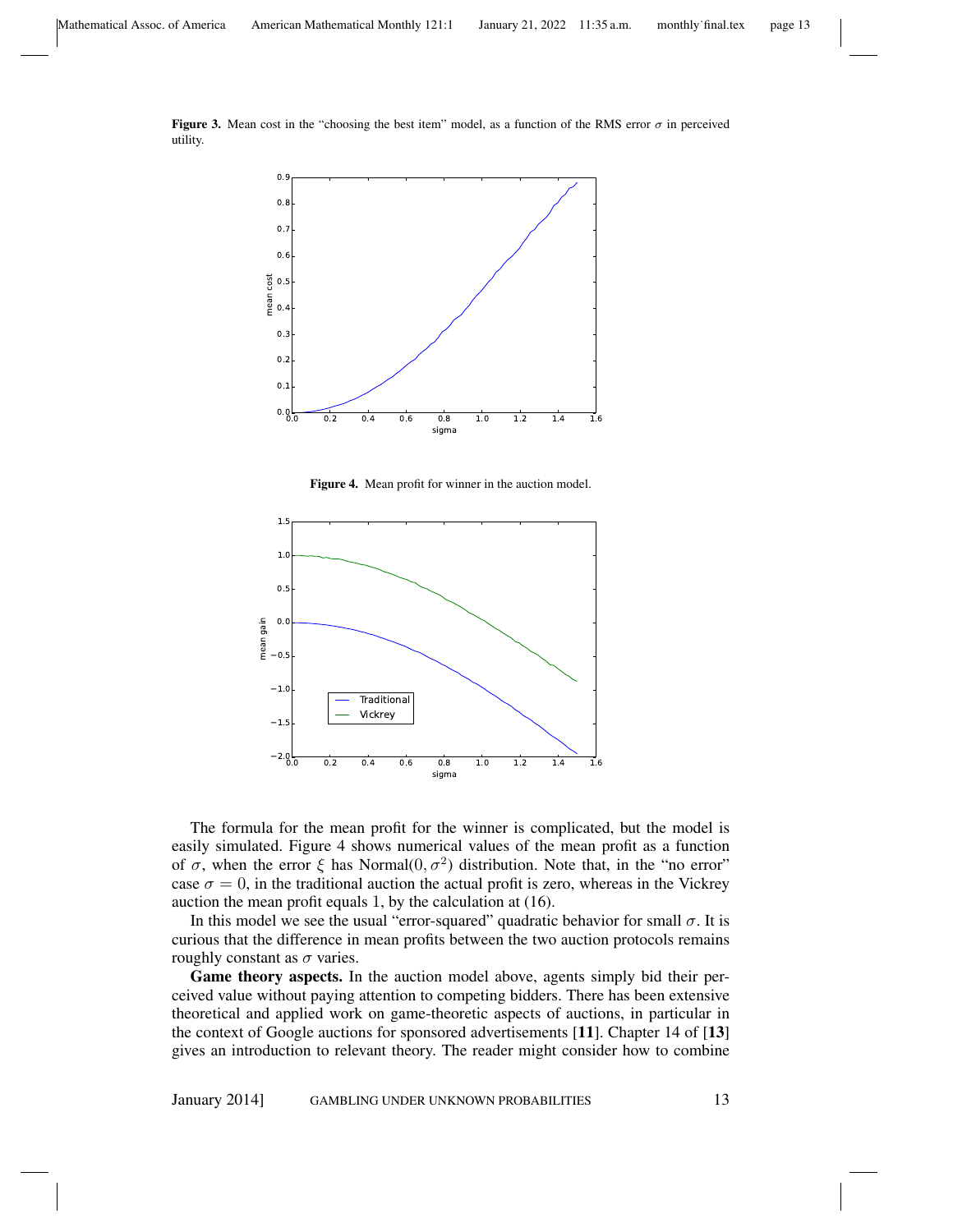our framework with game-theoretic models.

## 7. BACKGROUND AND DISCUSSION.

Remarks on prediction tournaments. In our interpretation of the basic result (1) we are implicitly meaning that *in the long run* we can determine contestants' relative abilities at estimating probabilities. Of course "long run" assertions deserve some consideration of non-asymptotics. Under fairly plausible more specific assumptions, [1] shows that in a 100-question tournament, if you are 5% more accurate than me (e.g. your RMS error is 15% while mine is 20%), then your chance of beating me is around 75%; increasing to around 92% if a 10% difference in RMS error. So theory says there is quite a lot of chance variability due to event outcomes. However, extensive data, e,g. from IARPA-sponsored prediction tournaments<sup>12</sup> over 2013-2017, shows that some individuals consistently get better scores than others: see [24] for public policy implications. The natural interpretation is that some individuals are better than others at assessing true probabilities. This article has adopted the "naive" philosophy that real-world future events have some unknown true probability. Interpreting the data mentioned above, under alternate philosophical views of probability, strikes us as problematic.

Whether one can estimate  $\sigma$  itself, that is a contestant's *absolute* rather than *relative* error, is a deep question. Under a certain model, it is shown in [1] that from the distribution of all scores in a 300-player tournament one can determine roughly the  $\sigma$  for the best-scoring contestants, but the assumptions of the model are not readily verifiable.

On unbiased and calibrated estimates. We have not attempted to model how an agent's perceived probabilities are obtained — just some "black box" method. However, an agent can record predictions and outcomes to check whether the *calibrated* property [27]

the long-run proportion of events with perceived probability near  $p$  is approximately  $p$ 

holds. In principle one can mimic this property in the long run: if one finds that only 15% of events for which one predicted 20% actually occur, then in future when one's "black box" outputs 20%, one instead predicts 15%. So *calibration* is not so unrealistic for serious gamblers who monitor their performance.

Now imagine a scatter diagram of  $(p_{perc}, p_{true})$ . Freshman statistics reminds us that there are two different regression lines (for predicting one variable given the other). The calibrated property is that one of those lines is the diagonal on  $[0, 1]^2$ ; our *unbiased* property  $\mathbb{E}[\xi] = 0$  is that the other line is the diagonal. These are logically different, but if the errors  $\xi$  are small then the lines are not very different<sup>13</sup>; so *calibrated* and *unbiased* capture the same intuitive idea.

Note also that for simplicity we have usually assumed that the variance of  $p_{perc}$  for given  $p_{true}$  is a constant  $\sigma^2$  not depending on  $p_{true}$ ; it would be more realistic to relax that assumption.

The error-squared principle in bets against nature. In describing our framework we have emphasized "bets against humans", such as the gentleman's bet and the bookmaker' dilemma, rather than single agent "bets against nature" because, in a sense described below, the latter are simpler. One type of "decisions under unknown probabilities" setting can be abstracted as follows. You have an action which involves choosing

<sup>12</sup>Contestants recruited via the challenge *can you predict better than the CIA?*

<sup>&</sup>lt;sup>13</sup>They differ more near 0 or 1, but recall we are implicitly dealing with probabilities not near 0 or 1.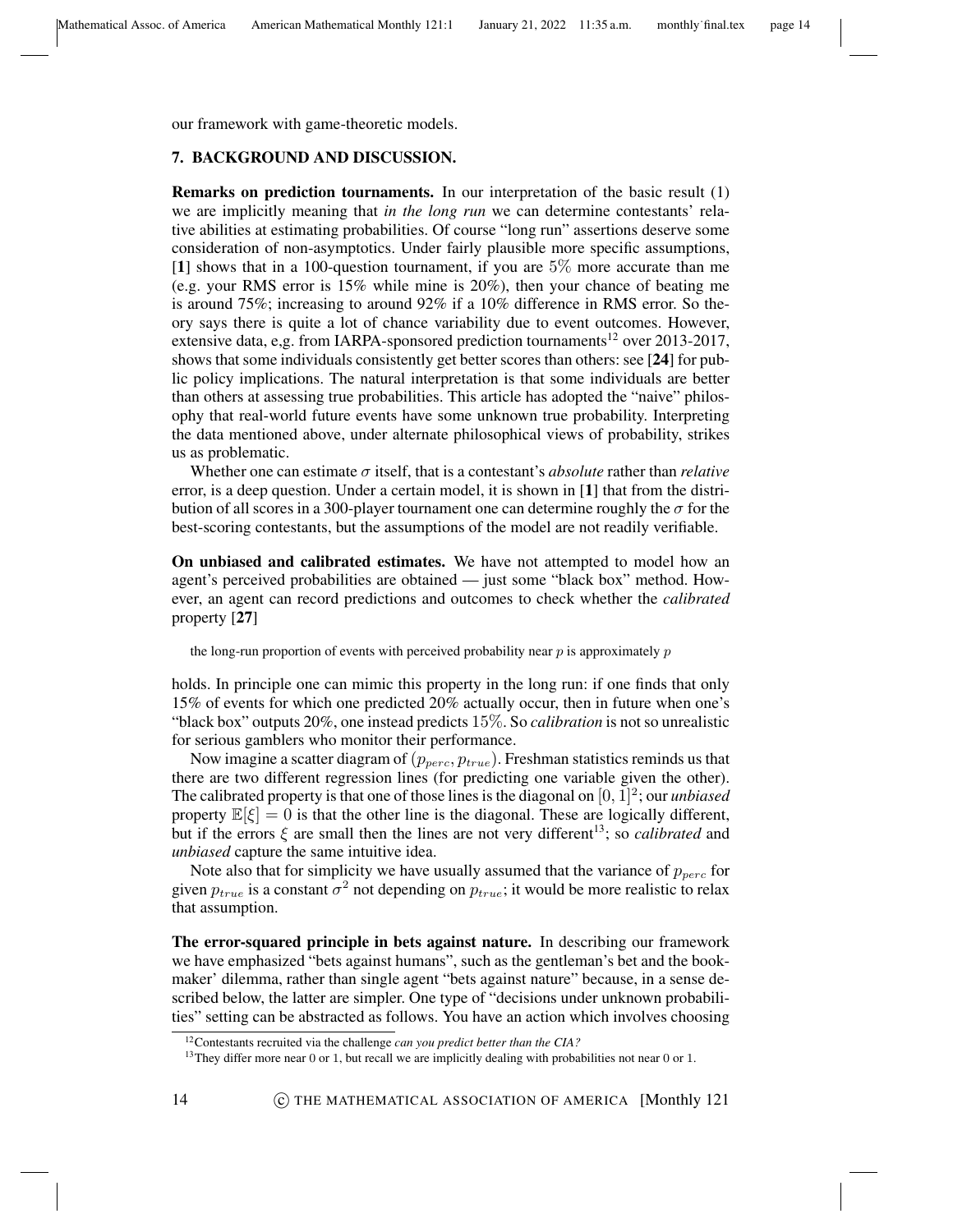a real number x. The outcome depends on whether an event of unknown probability p occurs. The mean gain (in utility) is a function  $\text{gain}(x, p)$ . If you knew the true probability  $p_{true}$  then you could choose the optimal action

$$
x_{opt} = \arg\max_{x} \text{gain}(x, p_{true}).
$$

Instead you have a perceived probability  $p_{perc}$  and so you choose an actual action

$$
x_{actual} = \arg\max_{x} \textbf{gain}(x, p_{perc}).
$$

So the mean cost of your error is the difference

$$
cost(p_{perc}) := \textbf{gain}(x_{opt}, p_{true}) - \textbf{gain}(x_{actual}, p_{true}).
$$

And then calculus tells us that for a generic smooth function gain we have  $|x_{actual}$  $x_{opt}$  is order  $|p_{perc} - p_{true}|$  and so because  $x \to \textbf{gain}(x, p_{true})$  is maximized at  $x_{opt}$ 

$$
cost(p_{perc}) \text{ is order } (p_{perc} - p_{true})^2 \text{ as } p_{perc} \rightarrow p_{true}.
$$

So the *cost* of an error in estimating a probability typically scales as the square of the *size* of the error.

In one sense this explains the squared-error principle, but at this level of abstraction it seems hard to appreciate. Note also that one can devise more complicated settings, such as the optimal stopping context in [4], in which one optimizes over discrete strategies x, so that while  $p_{true} \rightarrow \text{gain}(x, p_{true})$  is continuous, the optimal strategy for  $p_{true}$  switches at some critical value, and this can lead to discontinuity of  $p_{perc} \rightarrow \textbf{cost}(p_{perc}).$ 

8. REMARKS ON THE ACADEMIC LITERATURE. We do not know any comparable elementary discussion of our general topic — quantitative study of consequences of the fact that numerical probabilities can often only be roughly estimated — but the topic has certainly been considered at a more sophisticated level in many contexts, some of which we describe here.

The most relevant general setting is *Bayesian decision theory* (BDT) — see the well known textbook [3]. The starting setup in that theory is a loss function  $L(\theta, a)$ depending on an unknown parameter  $\theta$  and a choose-able action  $a$ , and a Bayesian would put a prior on the parameter  $\theta$  and then be able to compute the expectation of loss (as a function of  $\alpha$ ) and choose the minimizing action  $\alpha$ . That theory allows parameters to have arbitrary meaning, whereas in our setting they represent unknown probabilities, so in that sense our basic setting is a very special (and rather atypical) case of BDT. Our "Kelly" example fits directly into the setting of BDT, and indeed an elementary BDT analysis of a similar example is given in [6]. However the central point of this article is to give a first look at "unknown probabilities" via the conceptual idea (B) and its illustration in the fundamental "gentleman's bet" example and the more elaborate "bookmaker" example. These examples do not seem to fit naturally into the textbook BDT setting.

Of course one can estimate an unknown probability in the classical context of "repeatable experiments." In the standard mathematical treatment of stochastic processes models (e.g. [20]) one has a model with several parameters (some relating to probabilities) and the implicit relevance to the real-world is that, with enough data, one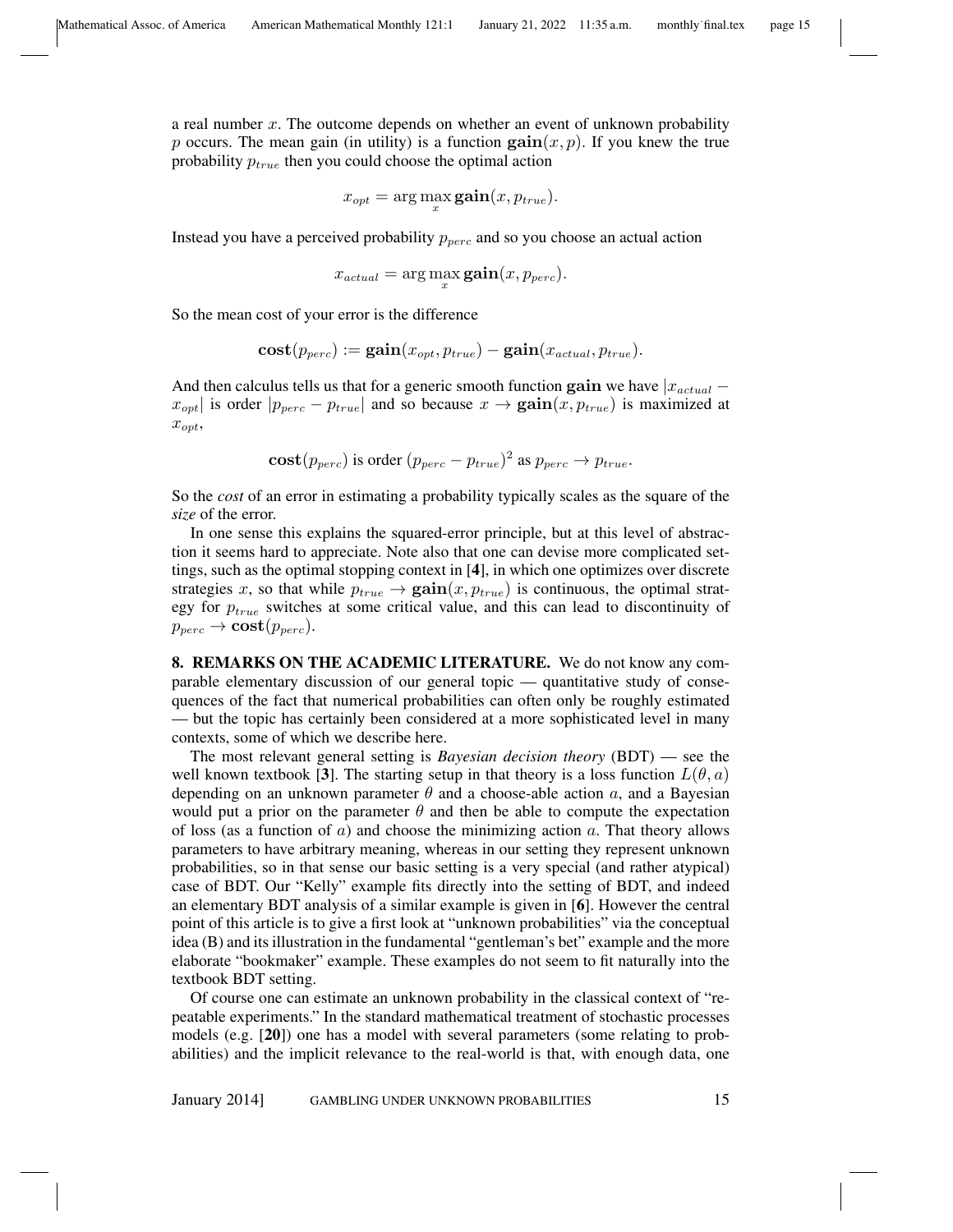can estimate parameters and thereby make predictions. The recent field of *uncertainty quantification* [17, 25, 26] seeks to address all aspects of error within complicated models, so we are being very simplistic in considering only the uncertainty in the numerical value of a probability. Our focus, exemplified by the prediction tournament examples from Section2 or sports gambling, is on contexts of "unique events." That is, cases where one has no causal model or no directly relevant past data to put into a model in order to output a numerical estimate. In such cases (e.g. sports gamblers and bookmakers) there is necessarily some element of human judgment involved in stating a numerical probability.

Sports gambling is too huge a field to survey here; see [18] for a non-mathematical introduction, or browse the *Journal of Quantitative Analysis in Sports*.

Already mentioned is the detailed account of actual bookmaker strategy in the U.S. sports gambling context by Levitt [16]. For one aspect of gambling on horse races to illustrate the style of literature, Green et al. [10] seek to explain the observed low return from betting on longshots in parimutuel markets as follows.

The track deceives naive bettors by suggesting inflated probabilities for longshots and depressed probabilities for favorites. This deception induces naive bettors to underbet favorites, which creates arbitrage opportunities for sophisticated bettors and, from that arbitrage, incremental tax revenue for the track.

At technically sophisticated levels, there has been considerable work on the *calibration* issue —  $[5, 9]$  are standard references and  $[30]$  provides a recent summary. Closely related is extensive theoretical work on the *forecast aggregation problem*, that is how to combine different probability forecasts into a single consensus forecast. See [2, 8, 23] for representative recent work.

The concept of *Knightian uncertainty*, that is unquantifiable uncertainty, has prompted a wide array of suggested variants of standard mathematical probability. As perhaps the closest topic to our examples, the *Gittins index* [29] is analogous to the Kelly criterion in that it gives an optimal strategy within a certain "multiarmed bandits" context, assuming known distributions. A recent paper [7] describes analysis of the "uncertain distributions" case within a technically sophisticated "nonlinear expectations" framework.

Final remarks. Most readers perhaps do not engage in literal gambling, but a range of more common activities, from fantasy sports to stock market investment, are similar in that decisions involve some implicit judgment of unknown probabilities. Our framework may be conceptually helpful in reminding you to compare your judgment ability with that of the counterparty.

ACKNOWLEDGMENT. We thank Persi Diaconis, Soumik Pal, Wilfrid Kendall, Venkat Anantharam and two anonymous referees for critiques of early drafts and pointers to technical literature.

## REFERENCES

- 1. Aldous, D.J. (2021). A prediction tournament paradox. *Amer. Statist.* 75: 243–248.
- 2. Arieli, I., Y. Babichenko, Y., Smorodinsky, R. (2018). Robust forecast aggregation. *Proc. Natl. Acad. Sci. USA.* 115(52): E12135–E12143.
- 3. Berger, J.O. (1985). *Statistical Decision Theory and Bayesian Analysis*, 2nd ed. New York, NY: Springer-Verlag.
- 4. Bruss, F.T. (2000). Sum the odds to one and stop. *Ann. Probab.* 28(3): 1384–1391.
- 5. Cesa-Bianchi, N., Lugosi, G. (2006). *Prediction, Learning, and Games*. Cambridge, UK: Cambridge University Press.